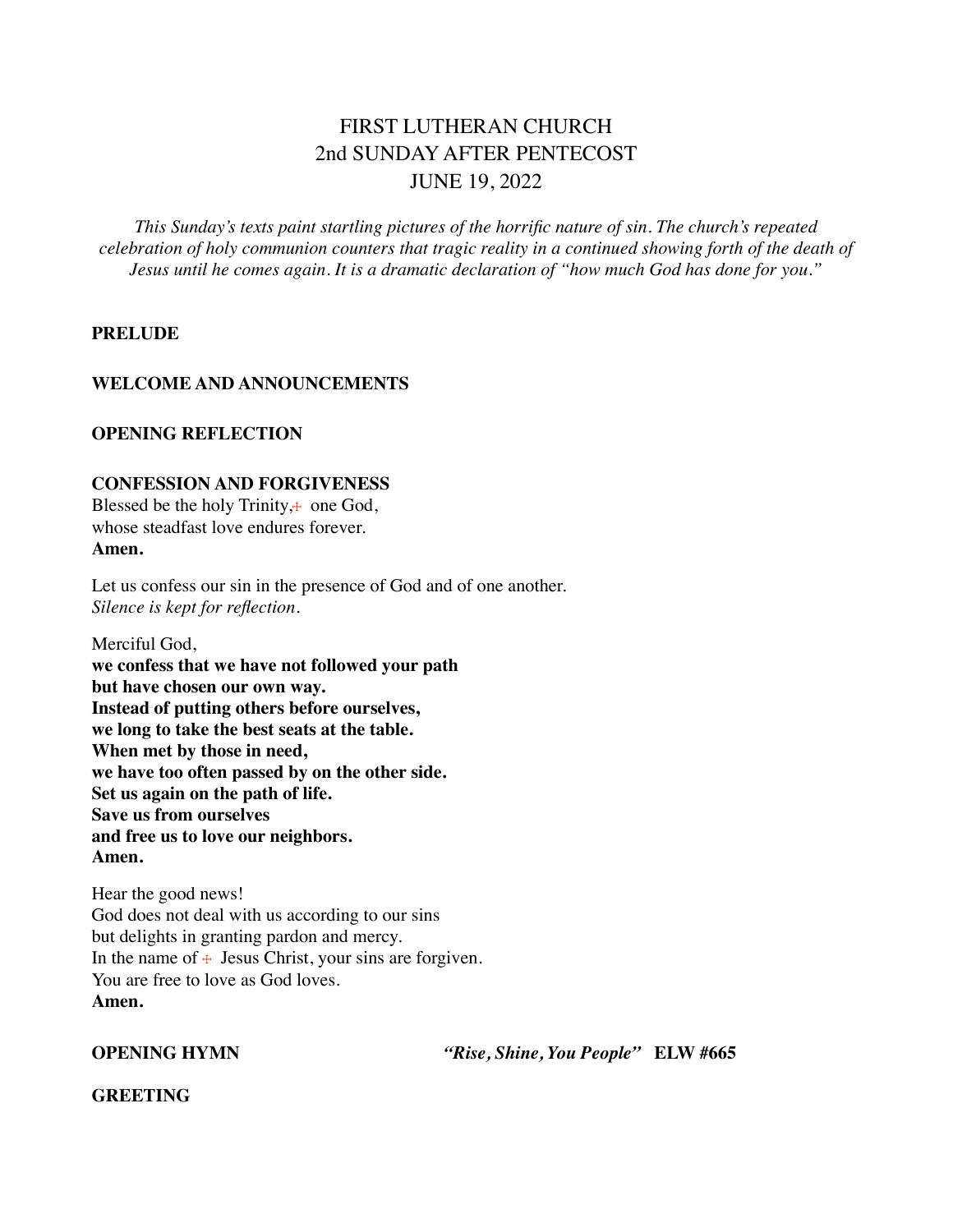The grace of our Lord Jesus Christ, the love of God, and the communion of the Holy Spirit be with you all.

**And also with you** 

## **PRAYER OF THE DAY**

Let us pray

**O Lord God, we bring before you the cries of a sorrowing world. In your mercy set us free from the chains that bind us, and defend us from everything that is evil, through Jesus Christ, our Savior and Lord.**

**Amen.**

## **CHILDREN'S MESSAGE**

## **FIRST READING—Isaiah 65:1-9**

*The prophet announces God's impatience. The people's self-absorption is idolatry, and images of practices that displease God fill this reading. Like a vintner who crushes the grape to release the wine, God will use Israel's exile to establish a new community of the faithful.*

<sup>1</sup>I was ready to be sought out by those who did not ask, to be found by those who did not seek me. I said, "Here I am, here I am," to a nation that did not call on my name. 2I held out my hands all day long to a rebellious people, who walk in a way that is not good, following their own devices; <sup>3</sup>a people who provoke me to my face continually, sacrificing in gardens and offering incense on bricks; <sup>4</sup>who sit inside tombs. and spend the night in secret places; who eat swine's flesh, with broth of abominable things in their vessels; <sup>5</sup>who say, "Keep to yourself, do not come near me, for I am too holy for you." These are a smoke in my nostrils, a fire that burns all day long. 6 See, it is written before me: I will not keep silent, but I will repay; I will indeed repay into their laps <sup>7</sup>their iniquities and their ancestors' iniquities together, says the Lord; because they offered incense on the mountains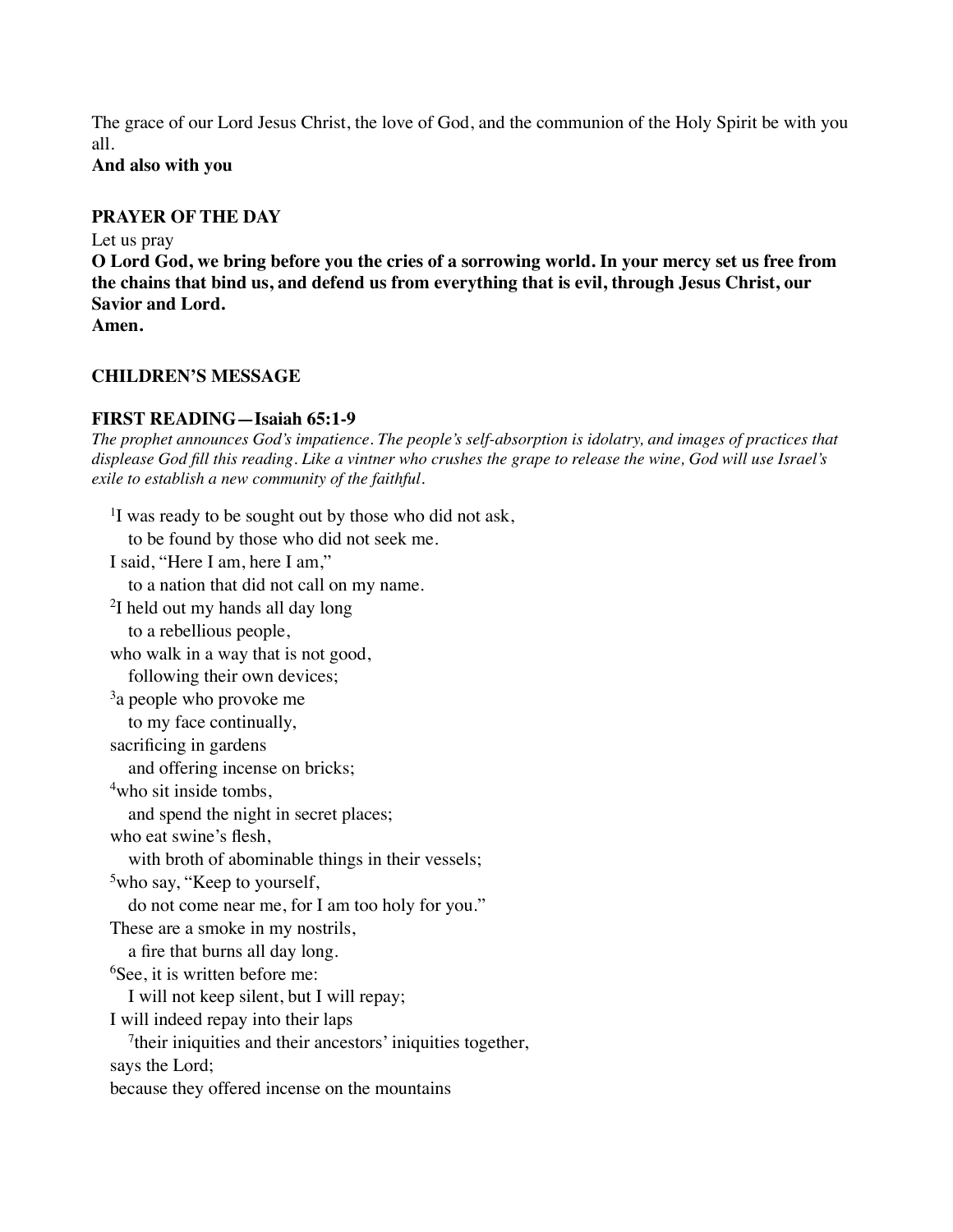and reviled me on the hills, I will measure into their laps full payment for their actions. 8Thus says the Lord: As the wine is found in the cluster, and they say, "Do not destroy it, for there is a blessing in it," so I will do for my servants' sake, and not destroy them all. <sup>9</sup>I will bring forth descendants from Jacob, and from Judah inheritors of my mountains; my chosen shall inherit it, and my servants shall settle there. Word of God. Word of Life

**Thanks be to God!**

## **SECOND READING—Galatians 3:23-29**

*For Paul, baptism is a powerful bond that unites people not only with God but with other believers. Those who call themselves children of God experience a transformation that removes prejudices of race, social class, or gender in favor of true unity in Christ.*

 $^{23}$ Now before faith came, we were imprisoned and guarded under the law until faith would be revealed. 24Therefore the law was our disciplinarian until Christ came, so that we might be justified by faith. <sup>25</sup>But now that faith has come, we are no longer subject to a disciplinarian, <sup>26</sup>for in Christ Jesus you are all children of God through faith. <sup>27</sup>As many of you as were baptized into Christ have clothed yourselves with Christ. 28There is no longer Jew or Greek, there is no longer slave or free, there is no longer male and female; for all of you are one in Christ Jesus. <sup>29</sup>And if you belong to Christ, then you are Abraham's offspring, heirs according to the promise.

Word of God, Word of Life. **Thanks be to God!**

**GOSPEL ACCLAMATION** *Halle, Halle, Hallelujah* **ELW page#172**

The Holy Gospel according to the eighth chapter of Luke. **Glory to you, O Lord.**

## **GOSPEL—Luke 8:26-39**

*Jesus' mission includes foreigners and his authority extends to the casting out of demons. Some who witness Jesus' work are seized with confusion and fear, but the man who was healed is commissioned to give testimony to God's mercy and power.*

<sup>26</sup>Then [Jesus and his disciples] arrived at the country of the Gerasenes, which is opposite Galilee. <sup>27</sup>As he stepped out on land, a man of the city who had demons met him. For a long time he had worn no clothes, and he did not live in a house but in the tombs. 28When he saw Jesus, he fell down before him and shouted at the top of his voice, "What have you to do with me, Jesus, Son of the Most High God? I beg you, do not torment me" $-29$  for Jesus had commanded the unclean spirit to come out of the man.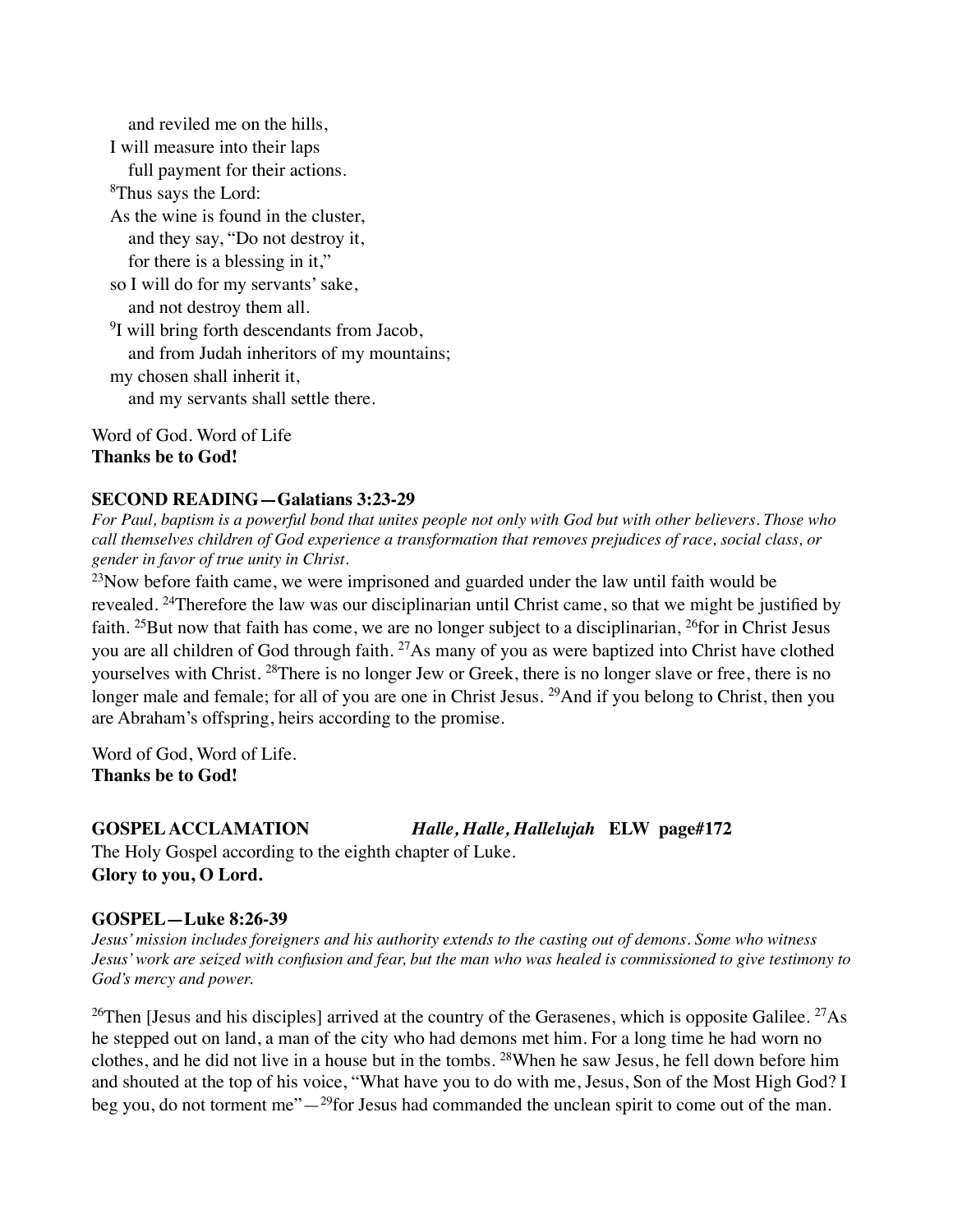(For many times it had seized him; he was kept under guard and bound with chains and shackles, but he would break the bonds and be driven by the demon into the wilds.) <sup>30</sup>Jesus then asked him, "What is your name?" He said, "Legion"; for many demons had entered him. 3<sup>1</sup>They begged him not to order them to go back into the abyss.

<sup>32</sup>Now there on the hillside a large herd of swine was feeding; and the demons begged Jesus to let them enter these. So he gave them permission. <sup>33</sup>Then the demons came out of the man and entered the swine, and the herd rushed down the steep bank into the lake and was drowned.

<sup>34</sup>When the swineherds saw what had happened, they ran off and told it in the city and in the country. <sup>35</sup>Then people came out to see what had happened, and when they came to Jesus, they found the man from whom the demons had gone sitting at the feet of Jesus, clothed and in his right mind. And they were afraid. <sup>36</sup>Those who had seen it told them how the one who had been possessed by demons had been healed. <sup>37</sup>Then all the people of the surrounding country of the Gerasenes asked Jesus to leave them; for they were seized with great fear. So he got into the boat and returned. <sup>38</sup>The man from whom the demons had gone begged that he might be with him; but Jesus sent him away, saying,  $39$ <sup>44</sup>Return to your home, and declare how much God has done for you." So he went away, proclaiming throughout the city how much Jesus had done for him.

The Gospel of the Lord **Praise to you, O Christ**

**MESSAGE** Rev. Judy Thompson-Reitz

**HYMN OF THE DAY "Praise the One Who Breaks the Darkness***"* **ELW #843**

## **THE APOSTLE'S CREED I believe in God, the Father Almighty, creator of heaven and earth. I believe in Jesus Christ, God's only son, our Lord, who was conceived by the Holy Spirit, born of the virgin Mary, suffered under Pontius Pilate, was crucified, died, and was buried; he descended to the dead. On the third day he rose again; he ascended into heaven, he is seated at the right hand of the Father, and he will come to judge the living and the dead. I believe in the Holy Spirit, the holy catholic church, the communion of saints, the forgiveness of sins, the resurrection of the body, and the life everlasting. Amen**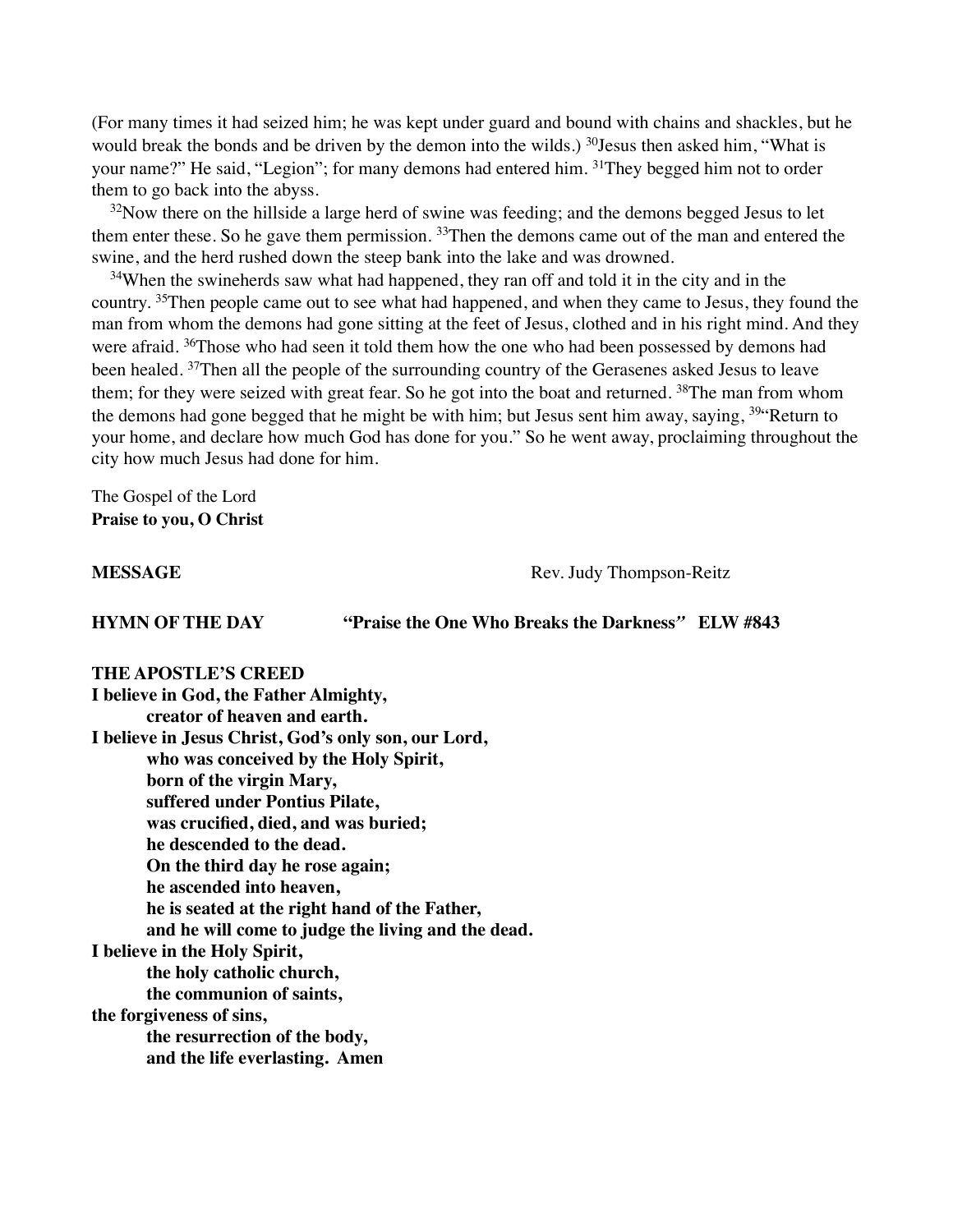## **THE PRAYERS**

United in Christ and guided by the Spirit, we pray for the church, the creation, and all in need. *A brief silence.*

Holy God, you hear the cries of those who seek you. Equip your church with evangelists who reveal the continuous call of your outstretched hands and your promises of a home in you. God of grace, **hear our prayer.**

You hear the cries of the earth. Restore places where land, air, and waterways have been harmed. Guide us to develop and implement sources of energy and food production that do not destroy the earth. God of grace, **hear our prayer.**

You hear the cries of those who are marginalized or cast out. On this Juneteenth observance, guide us continually toward the end of oppression in all its forms, especially white supremacy. Bring true freedom and human flourishing to all your beloved children. God of grace, **hear our prayer.**

You hear the cries of those who suffer. Come to the aid of all who are homeless, naked, hungry, and sick. Bring peace to any experiencing mental illness, that they can clearly recognize your loving presence. God of grace, **hear our prayer.**

You hear the cries of those who celebrate and those who grieve on this Father's Day. Nurture mutual love and tender care in all relationships. Comfort those for whom this day brings sadness or longing. God of grace, **hear our prayer.**

We give thanks for the faithful departed whose lives proclaimed all you had done for them. At the last, unite us with them as we make our home in you. God of grace, **hear our prayer.**

God of every time and place, in Jesus' name and filled with your Holy Spirit, we entrust these spoken prayers and those in our hearts into your holy keeping. **Amen.**

## **WE OFFER OUR GIFTS AND TITHES**

## **OFFERTORY PRAYER**

Let us pray: **God of abundance: you have set before us a plentiful harvest. As we feast on your goodness, strengthen us to labor in your field, and equip us to bear fruit for the good of all, in the name of Jesus. Amen. THE SACRAMENT OF HOLY COMMUNION THE GREAT THANKSGIVING ELW page 144** The Lord be with you. **And also with you.**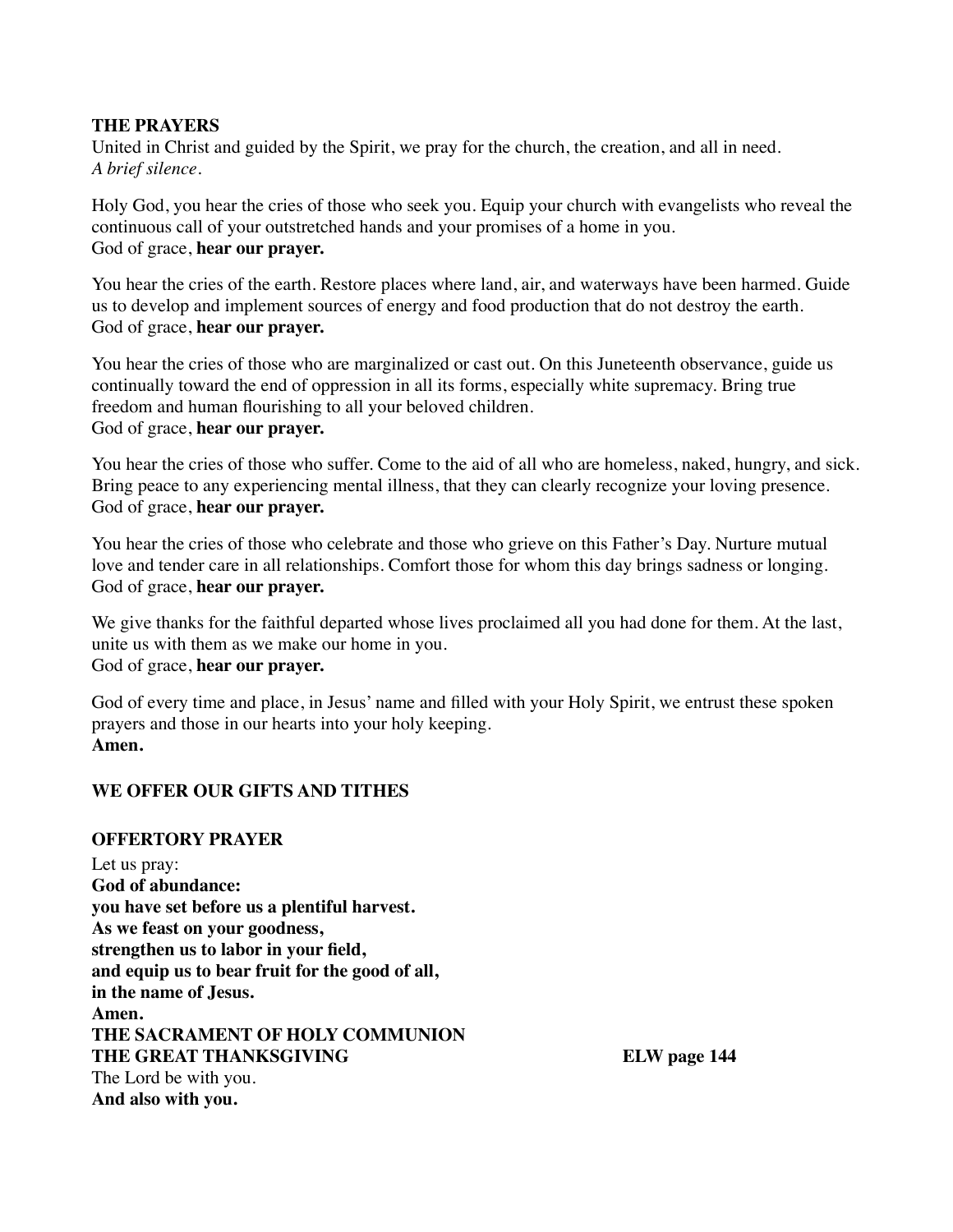Lift up your hearts. **We lift them to the Lord.** Let us give thanks to the Lord our God. **It is right to give our thanks and praise.**

 *Holy, Holy, Holy* **ELW page 144**

### **WORDS OF INSTITUTION**

**THE LORD'S PRAYER Our Father in heaven, hallowed be your name, your kingdom come, your will be done, on earth as in heaven. Give us today our daily bread. Forgive us our sins as we forgive those who sin against us. Save us from the time of trial and deliver us from evil. For the kingdom, the power, and the glory are yours, now and forever. Amen**

#### **INVITATION TO COMMUNON**

In Christ's presence there is fullness of joy. Come to the banquet.

 *Lamb of God* **ELW page 146**

**COMMUNION HYMN "***One Bread, One Body***" ELW #496**

## **PRAYER AFTER COMMUNION**

Life-giving God, through this meal you have bandaged our wounds and fed us with your mercy. Now send us forth to live for others, both friend and stranger, that all may come to know your love. This we pray in the name of Jesus. **Amen. BLESSING**

The God of peace, Father,  $\pm$  Son, and Holy Spirit, bless you, comfort you, and show you the path of life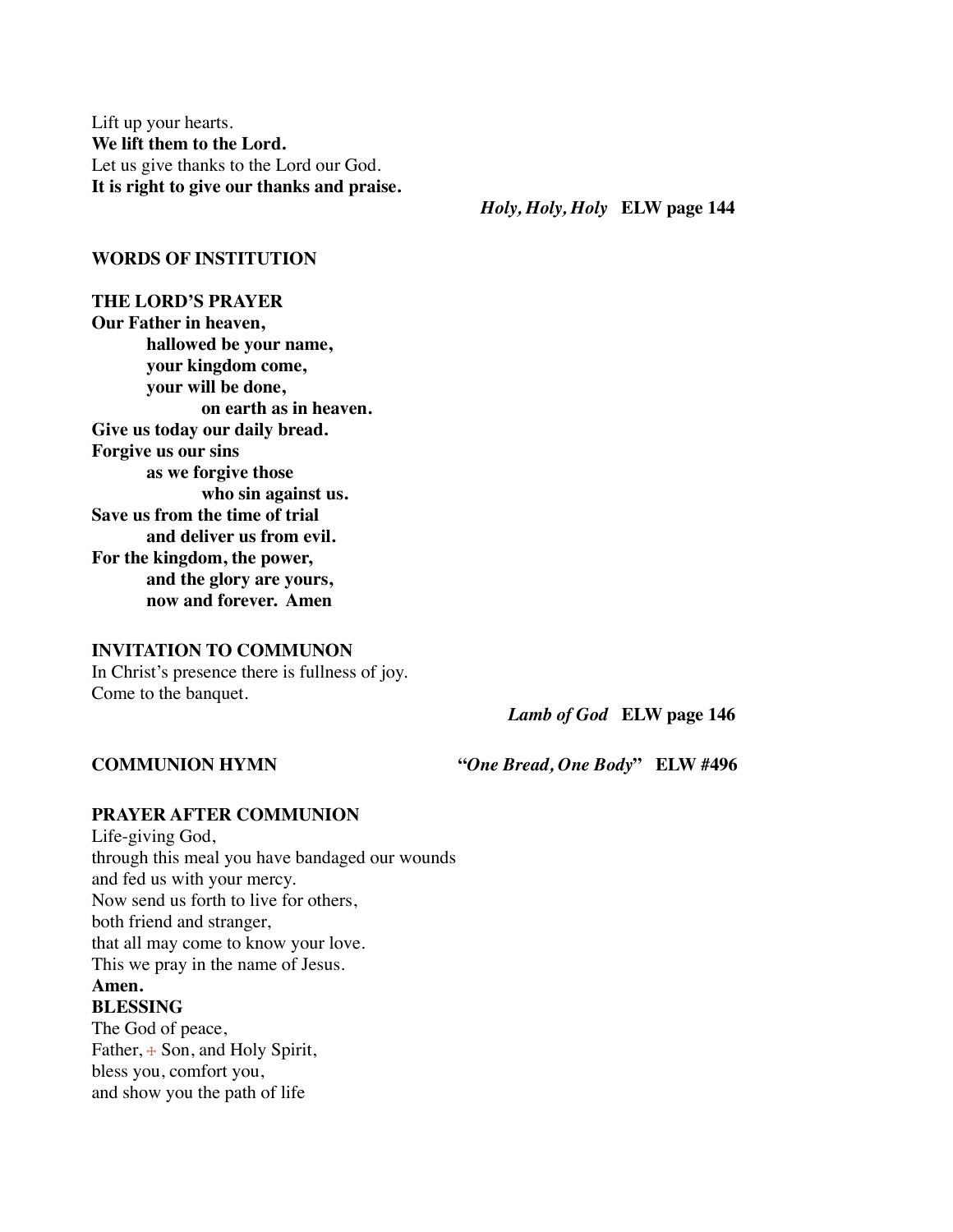this day and always. **Amen.**

#### **CLOSING HYMN "Oh, for a Thousand Tongues to Sing***"* **ELW #886 (Vs. 1, 3 & 4)**

**DISMISSAL**  Go in peace. Love your neighbor. **Thanks be to God.**

### **SHARING OF THE PEACE**

#### **\*POSTLUDE**

From Sundays and Seasons.com. Copyright 2020 Augsburg Fortress.

All rights reserved. Reprinted by permission under Augsburg Fortress Liturgies Annual License #SAS103321—4/30/2023

> One License—#A-716694 All rights reserved

CCLI—ccli.com Copyright License #2540397—Expires 7/31/2022 Streaming License #20643840—Expires 6/30/2022 Songselect Basic—Expires 7/31/2022

Shift Worship—Pro Membership Expires 11-2-2022 From Sundays and Seasons.com. Copyright 2020 Augsburg Fortress. All rights reserved. Reprinted by permission under Augsburg Fortress Liturgies Annual License #SAS103321—4/30/2023

> One License—#A-716694 All rights reserved

CCLI—ccli.com Copyright License #2540397—Expires 7/31/2022 Streaming License #20643840—Expires 6/30/2022 Songselect Basic—Expires 7/31/2022

Shift Worship—Pro Membership Expires 11-2-2022 First Lutheran Church 116 Inner Drive Le Sueur, MN 56058 507-665-2615 Rev. Judy Thompson-Reitz office@firstlutheranlesueur.org www.firstlutheranlesueur.org UNITED by Christ, God call us to LOVE one another As we RECEIVE, DISCOVER and PROCLAIM God's Word. First Lutheran Church 116 Inner Drive Le Sueur, MN 56058